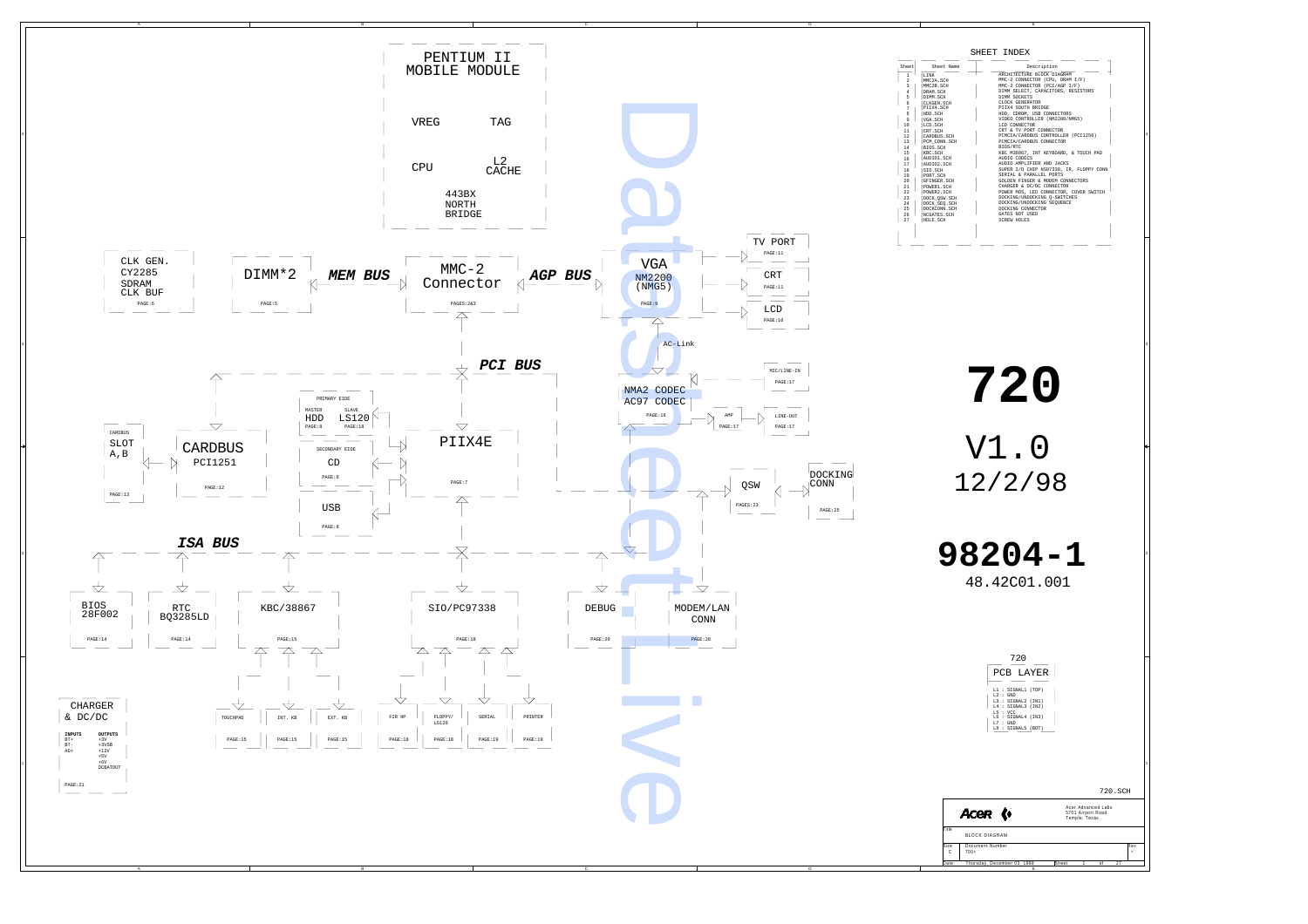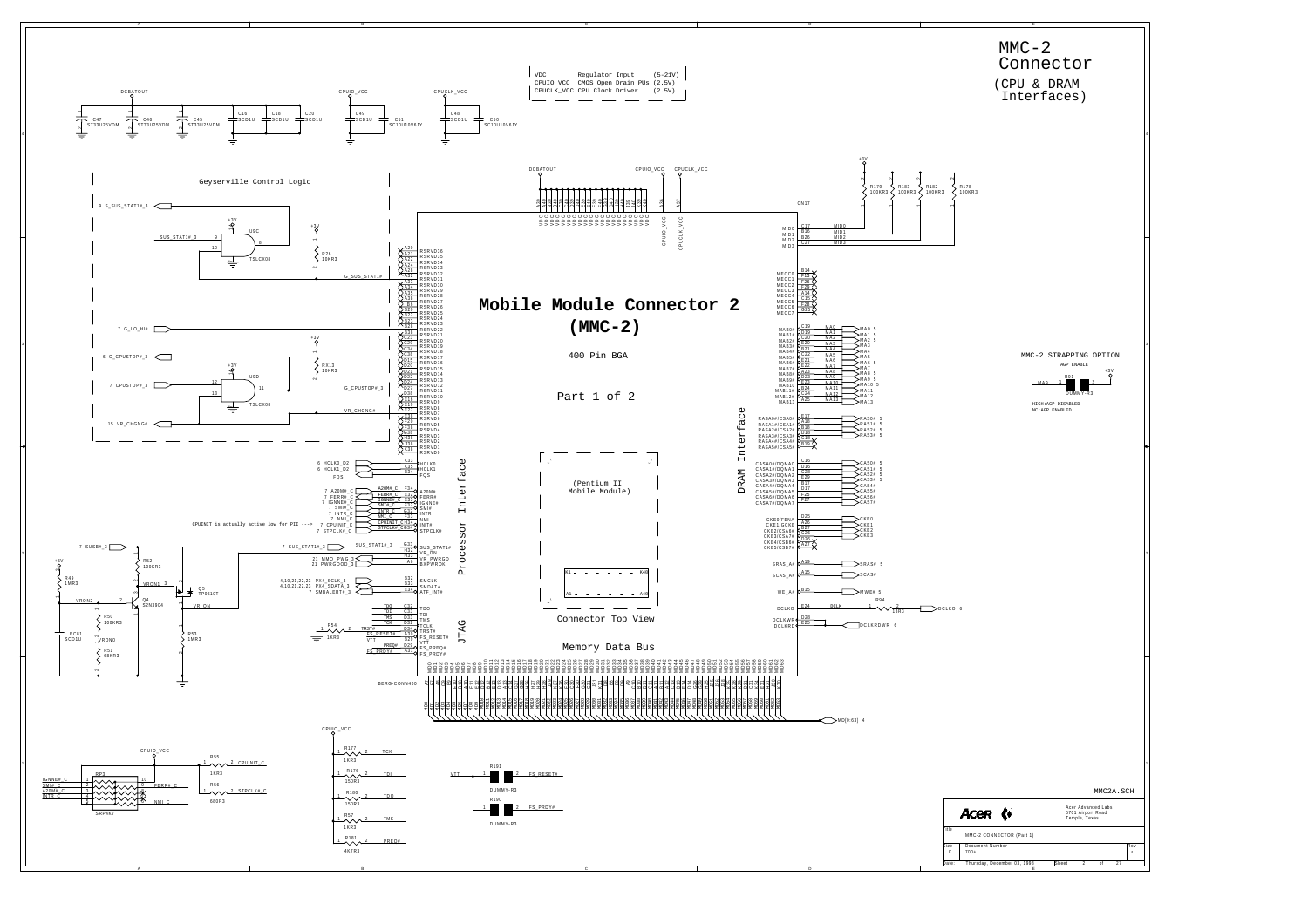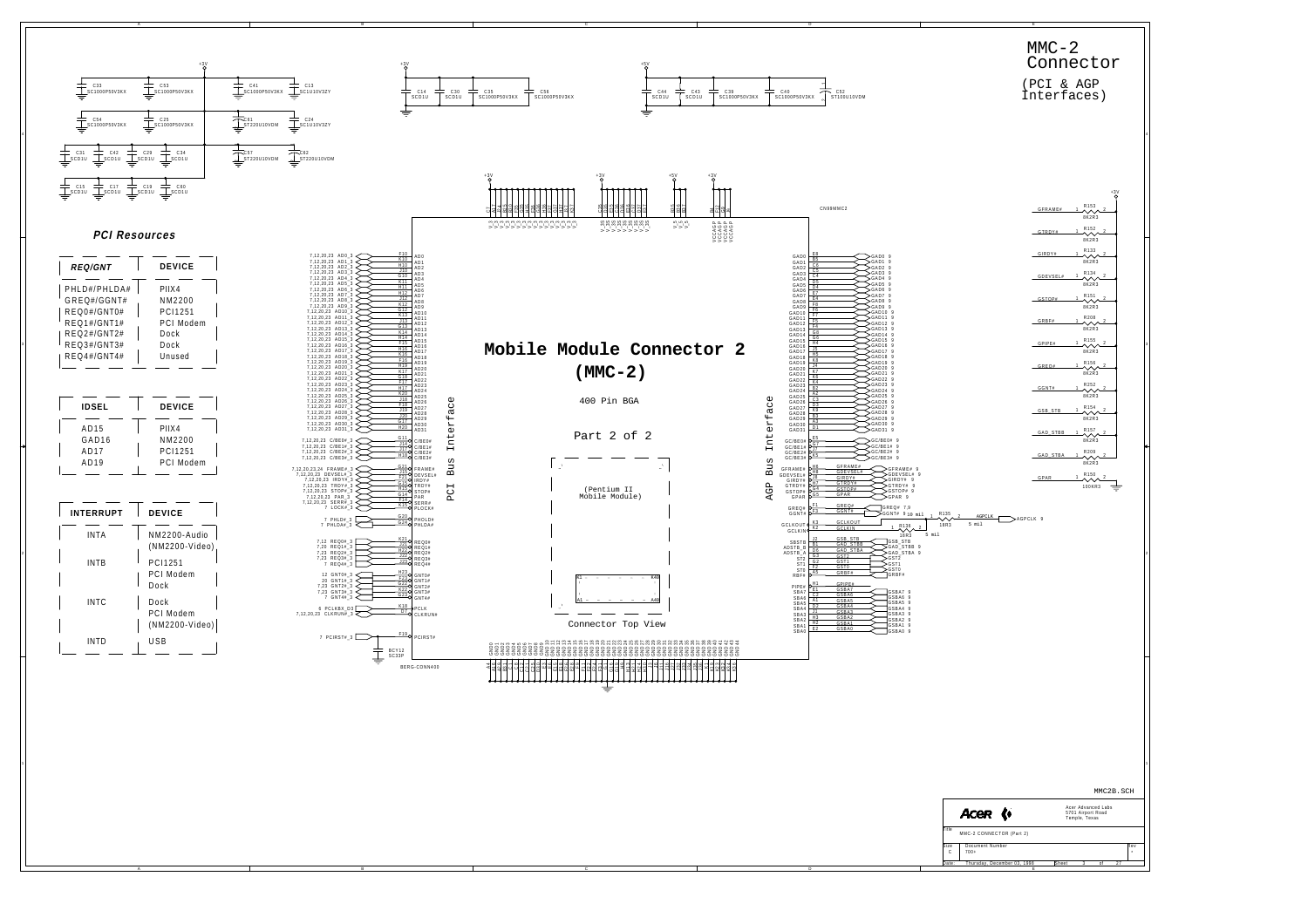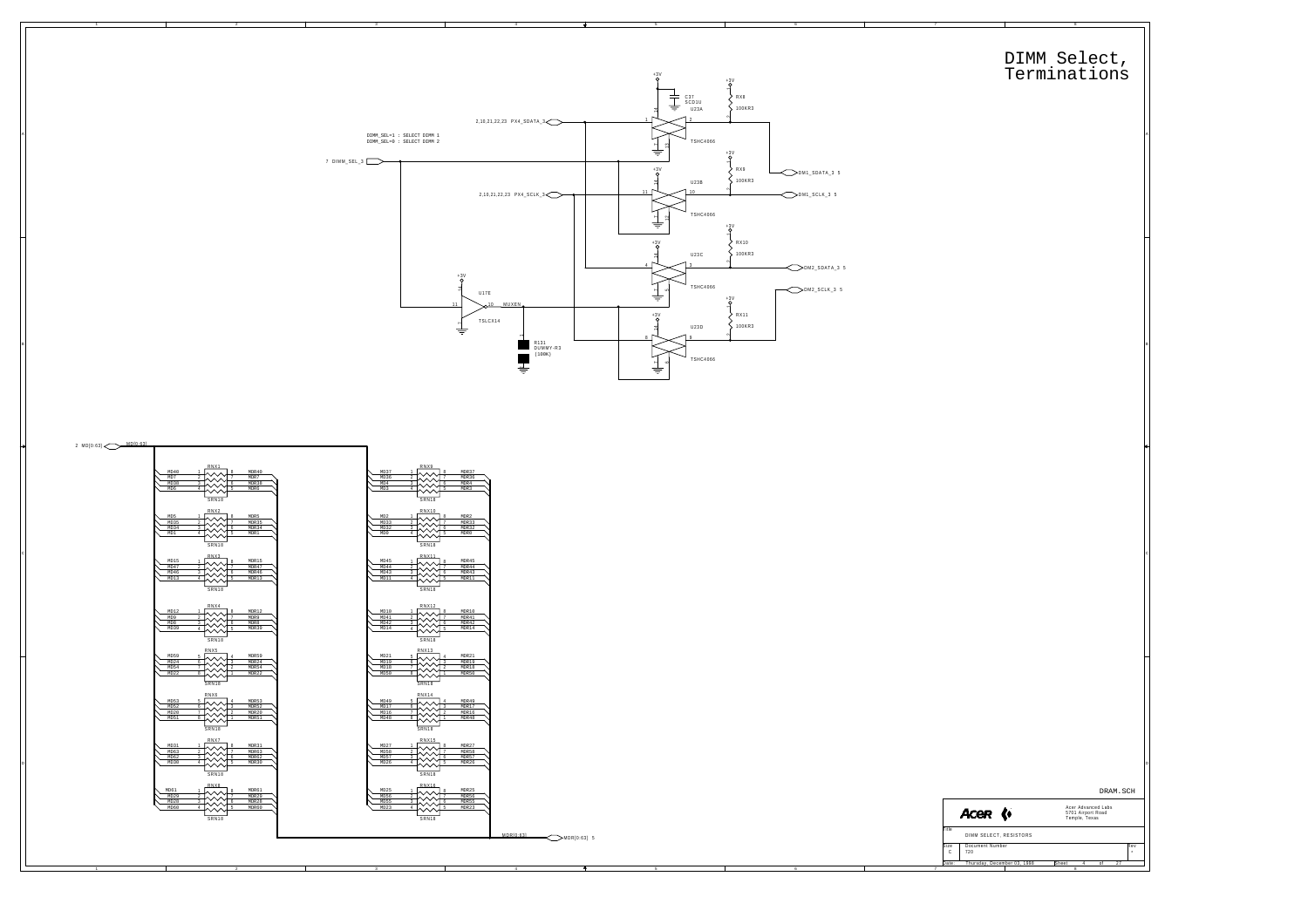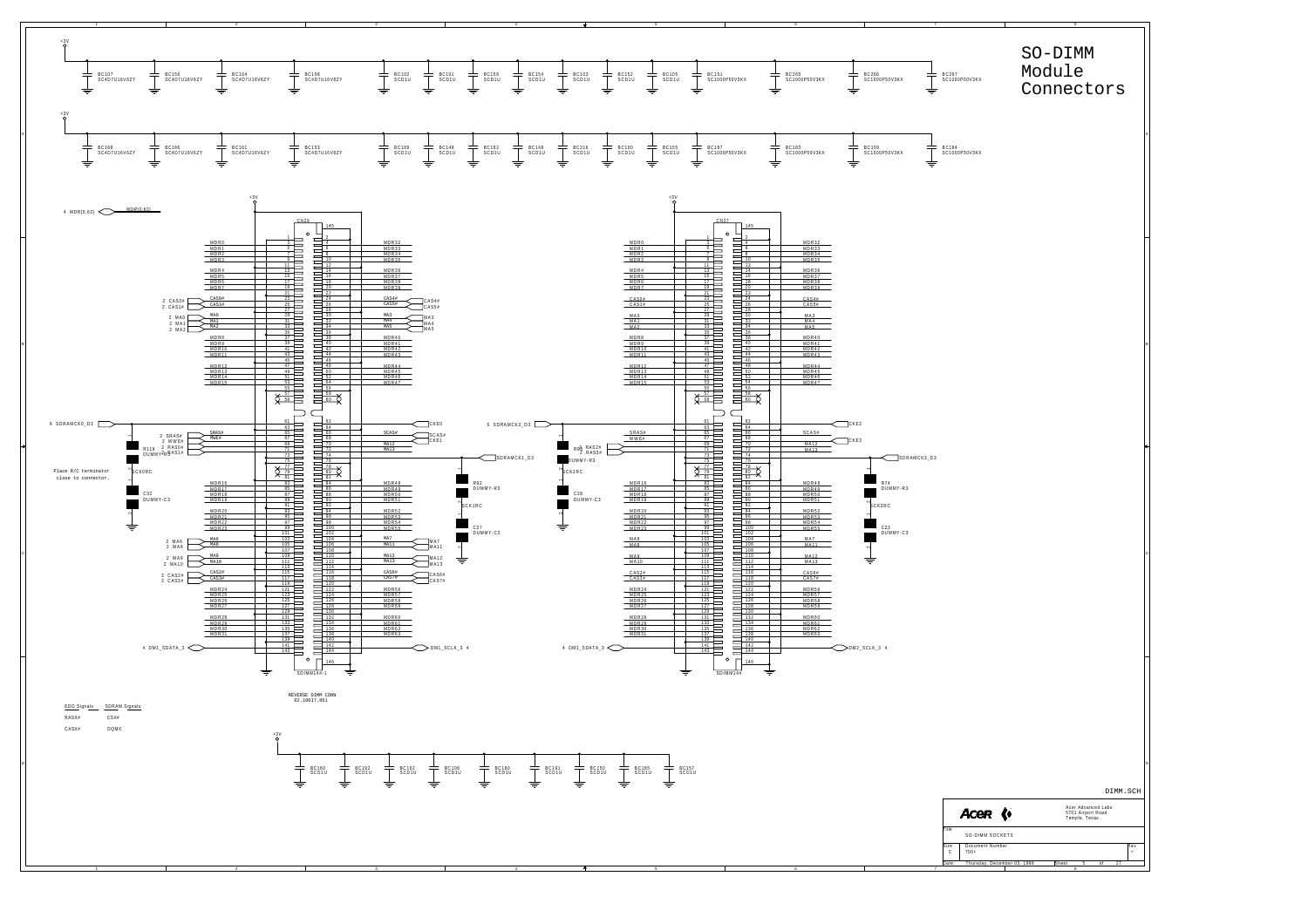

4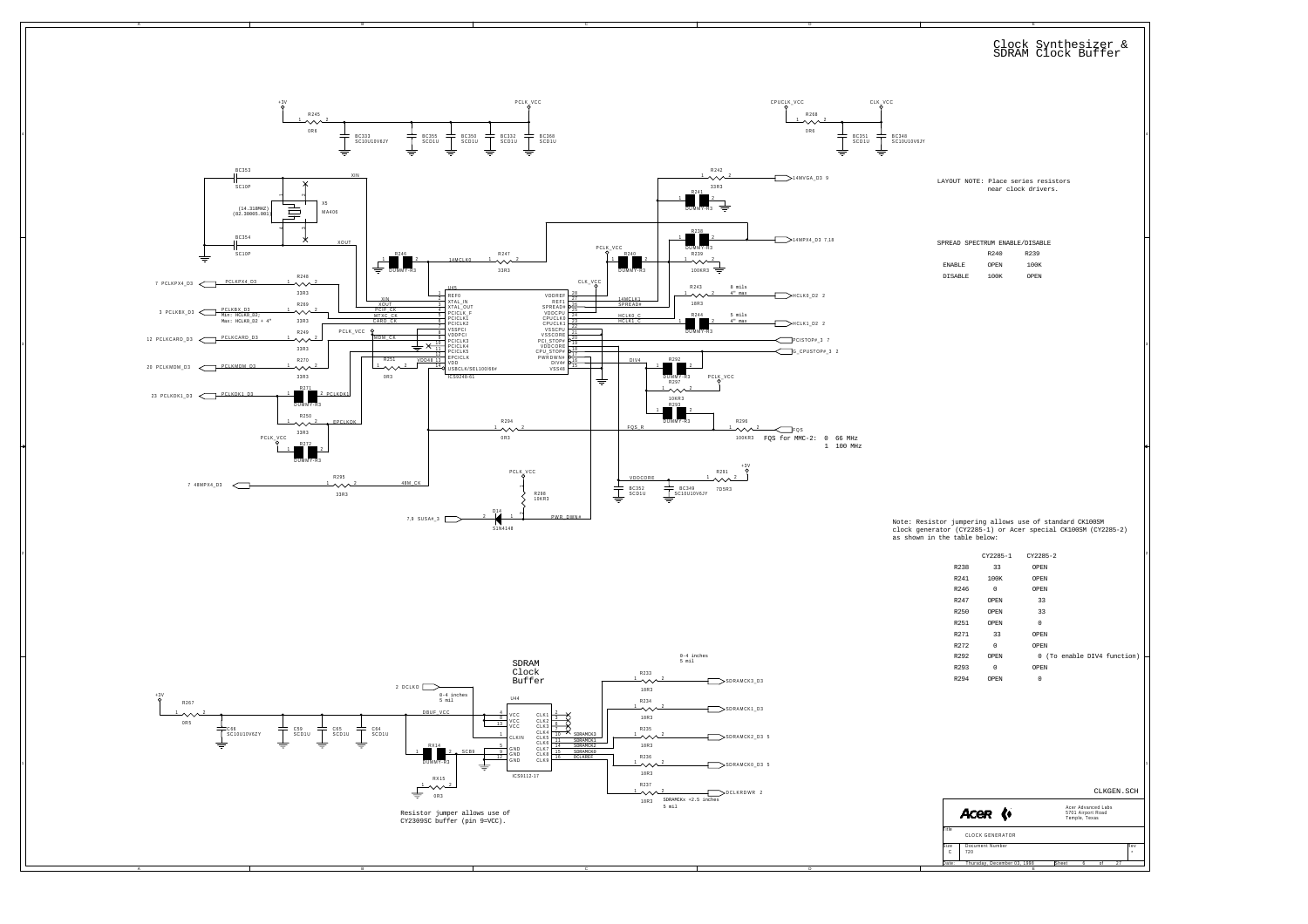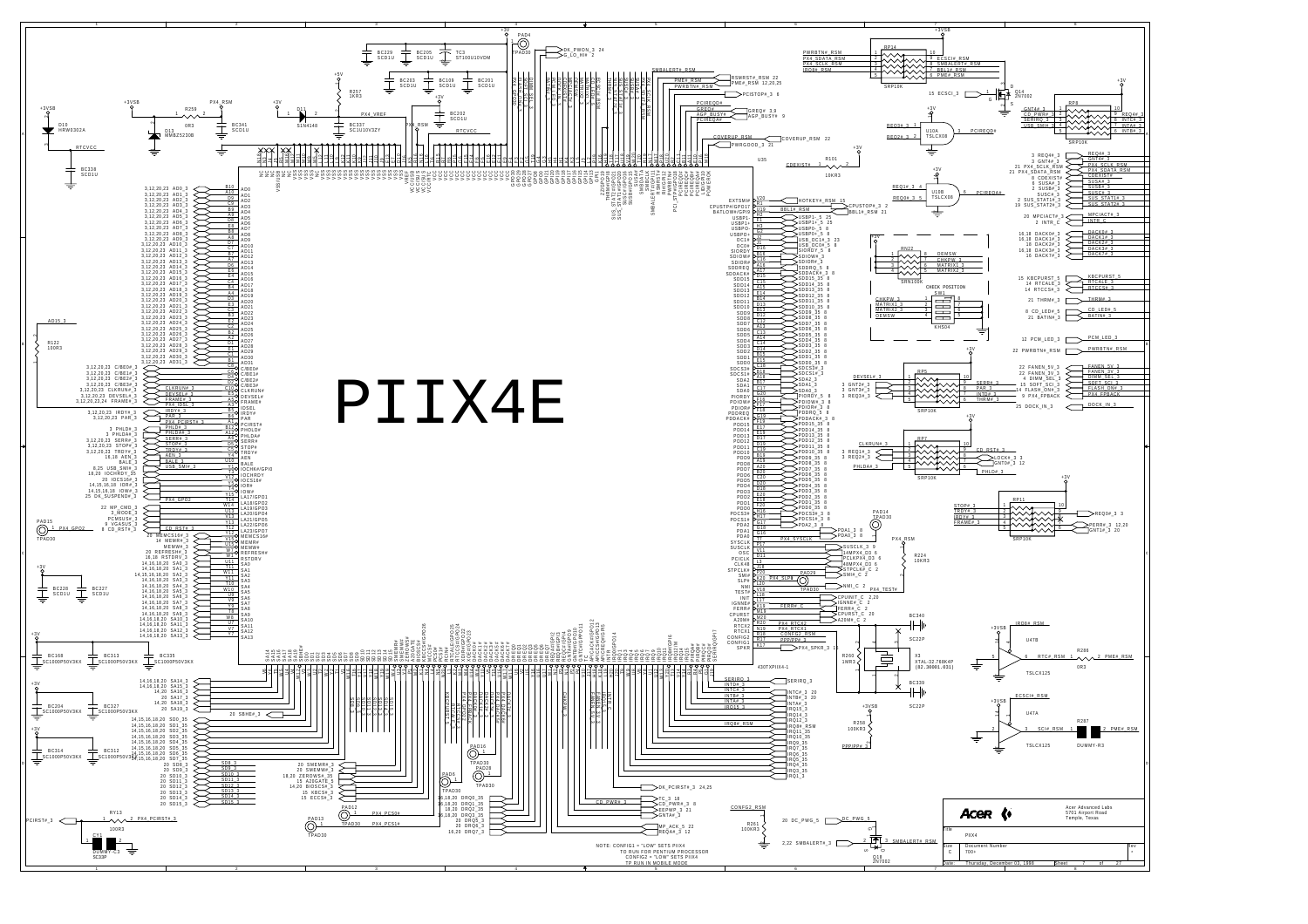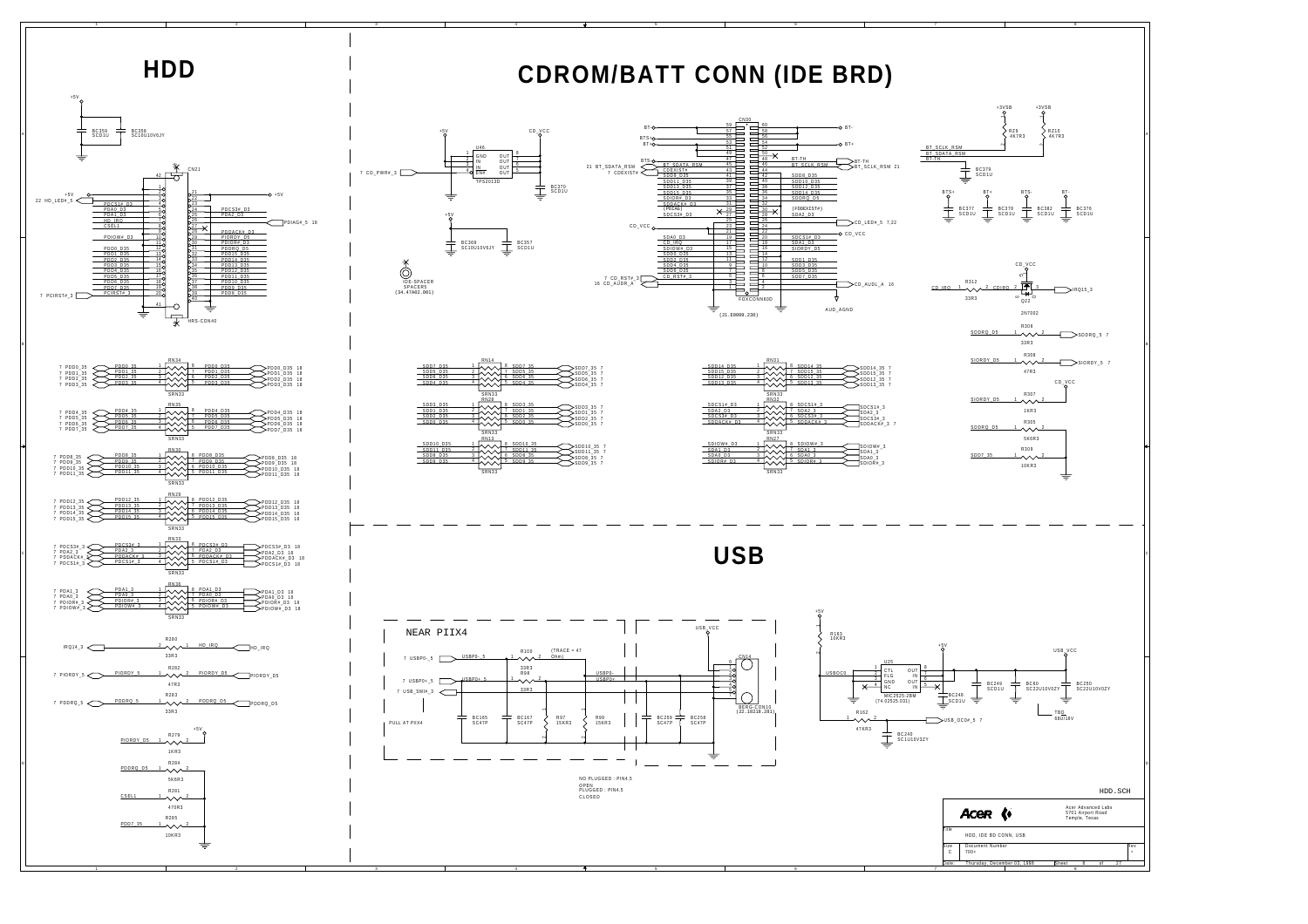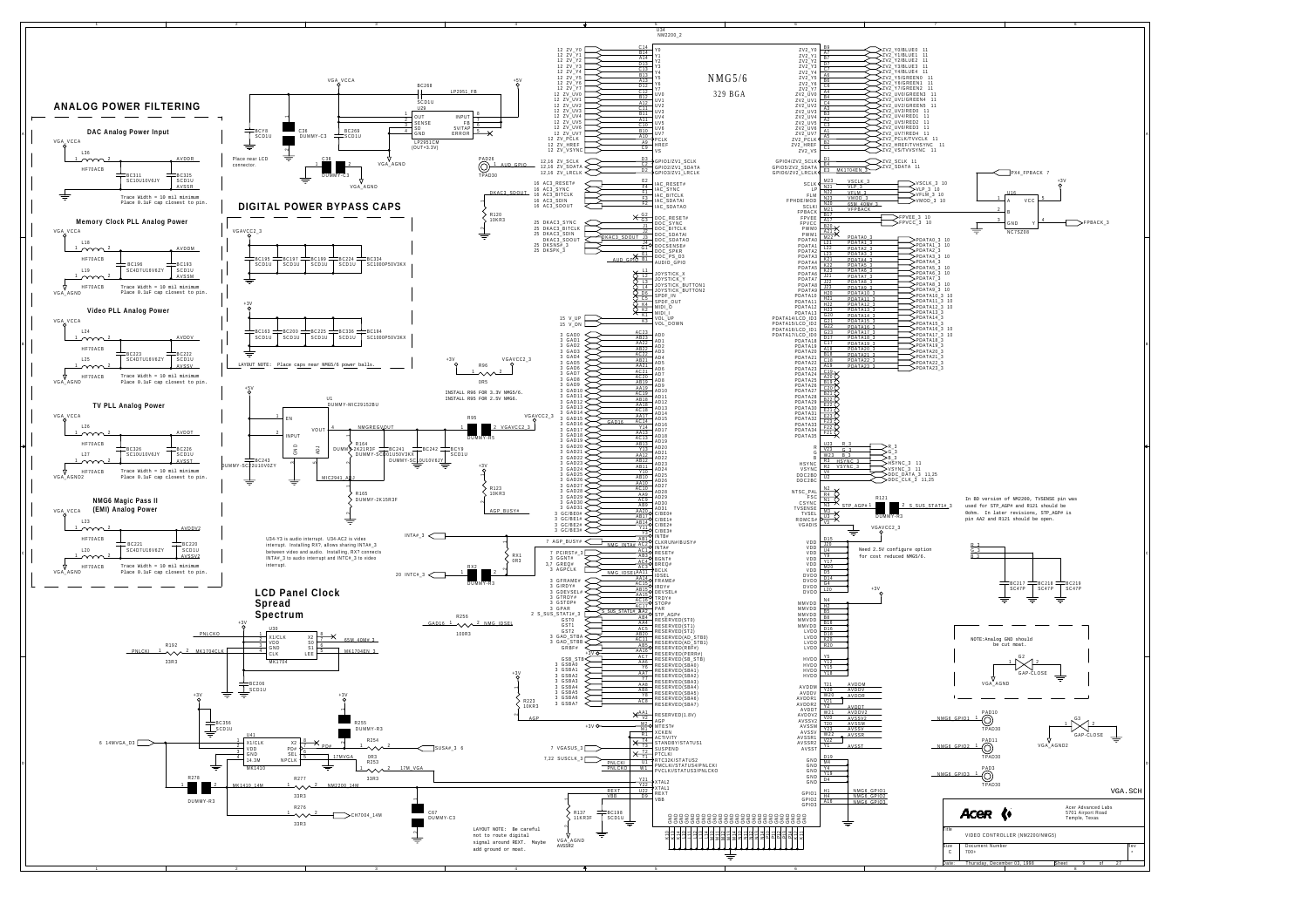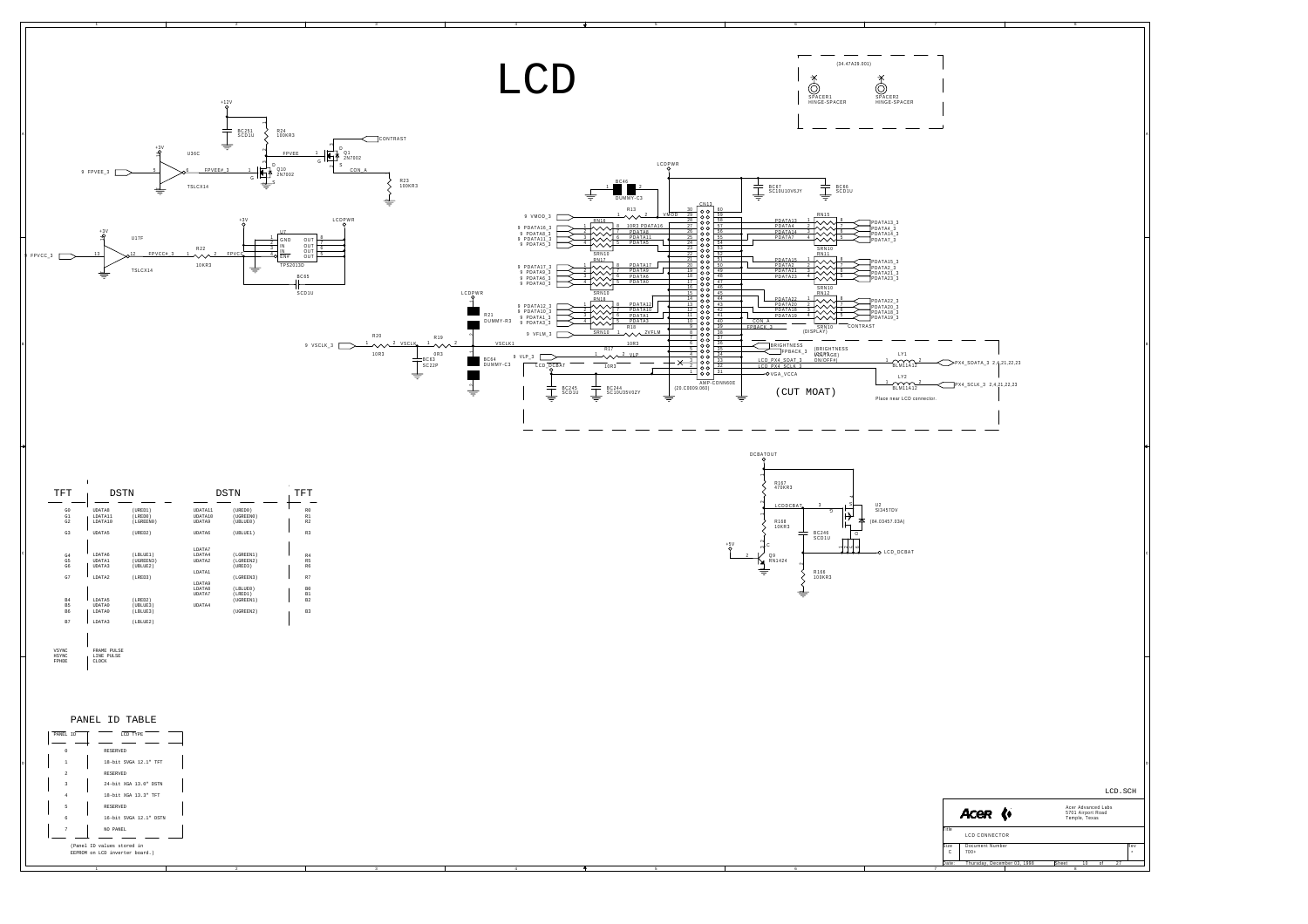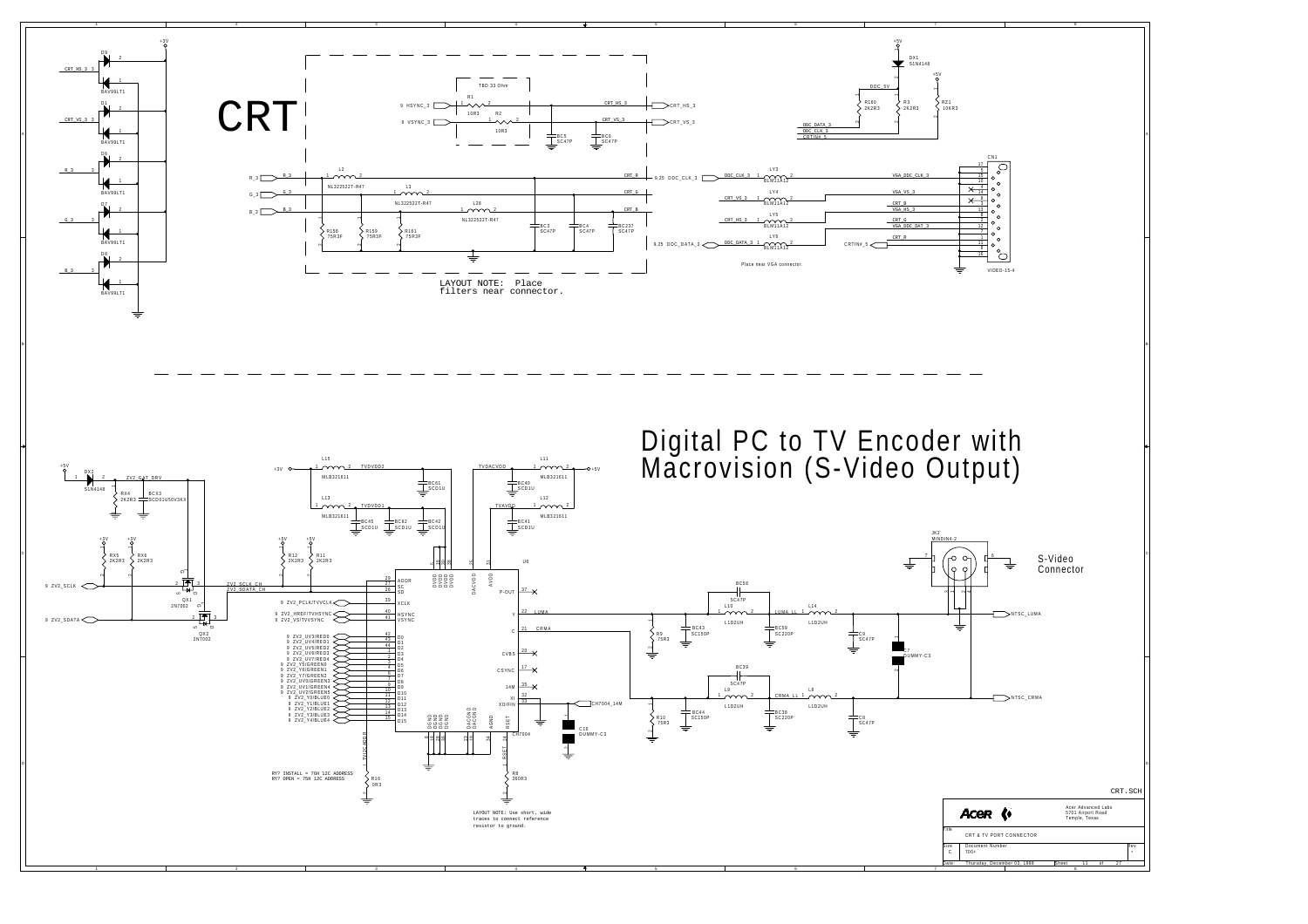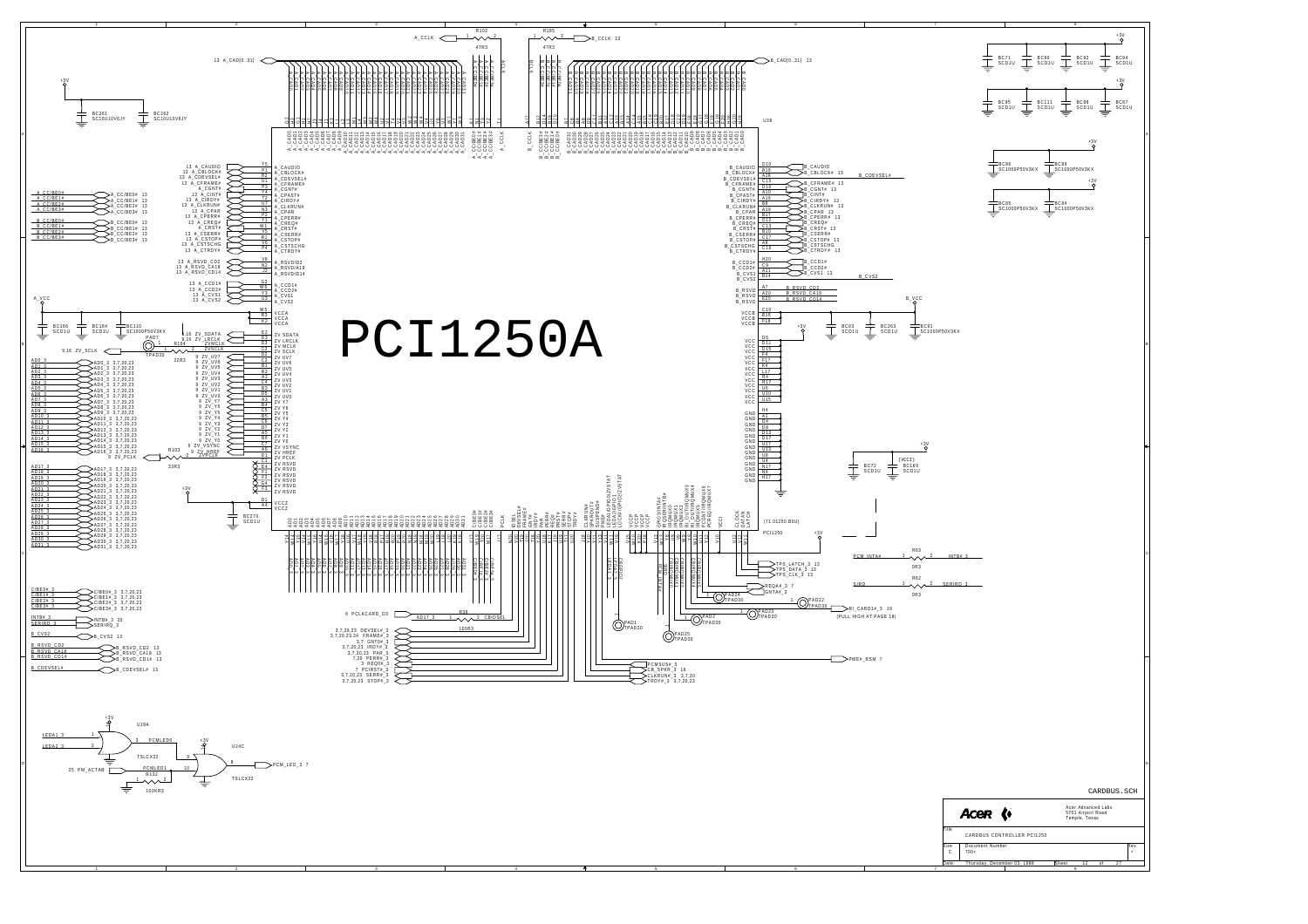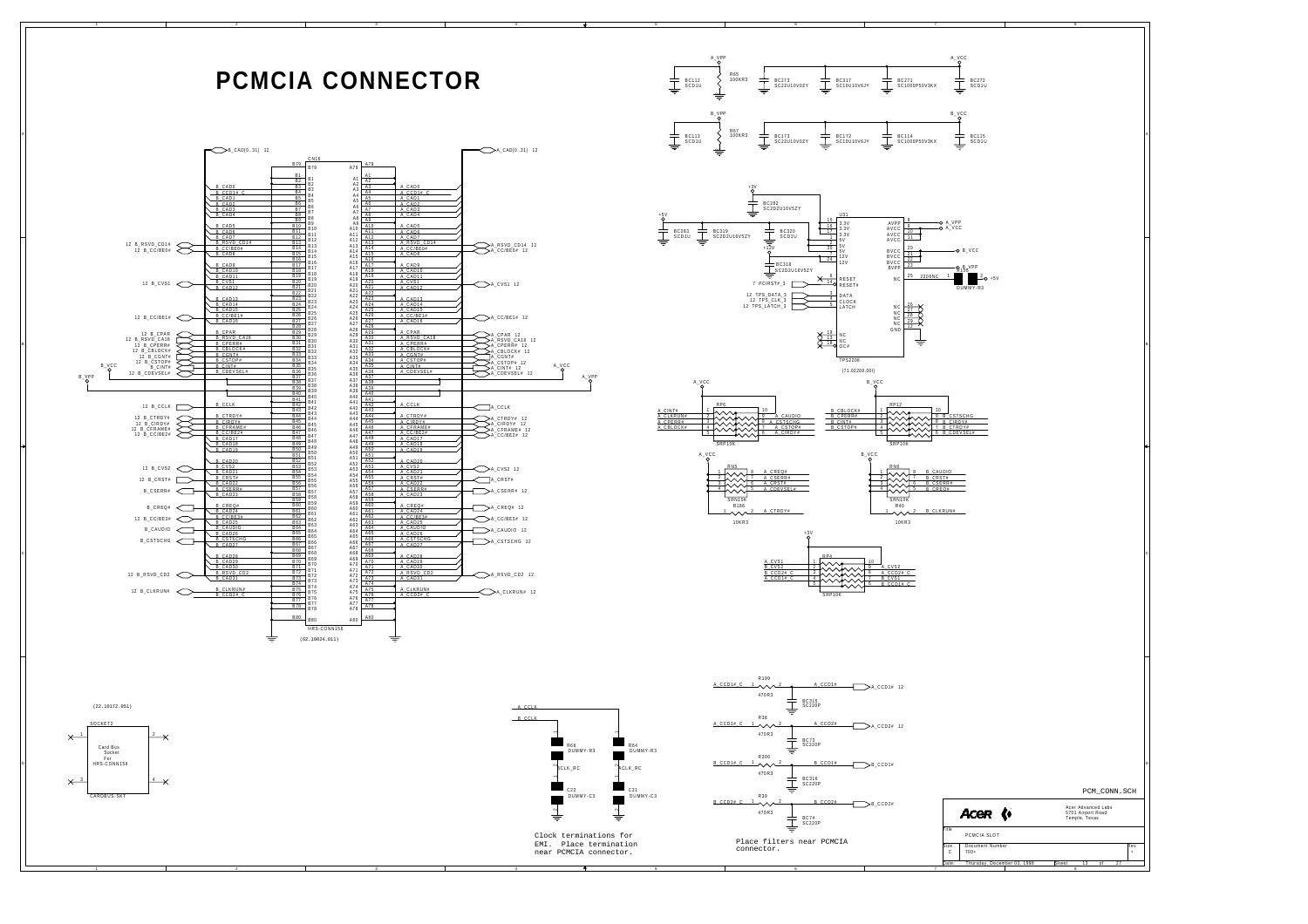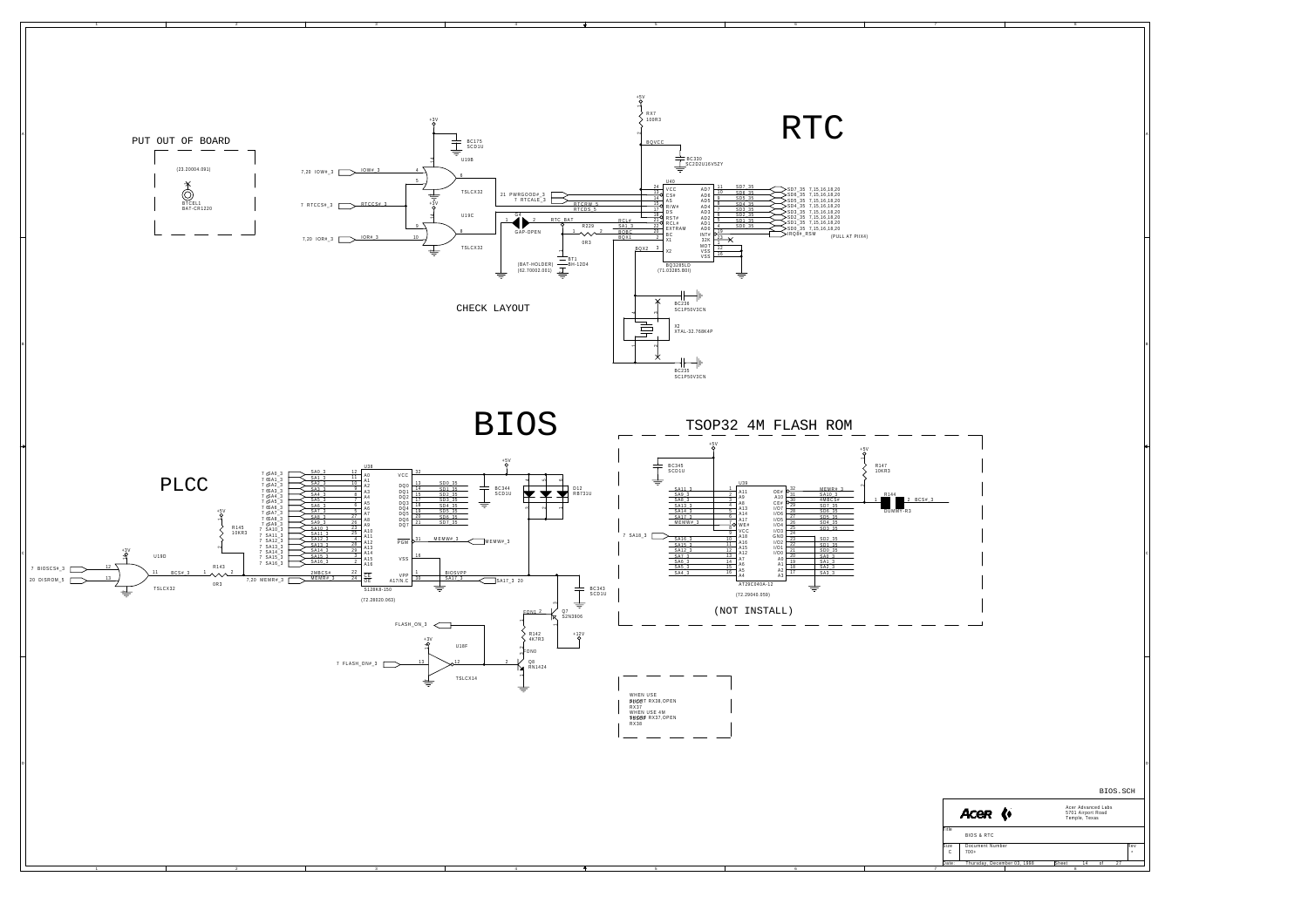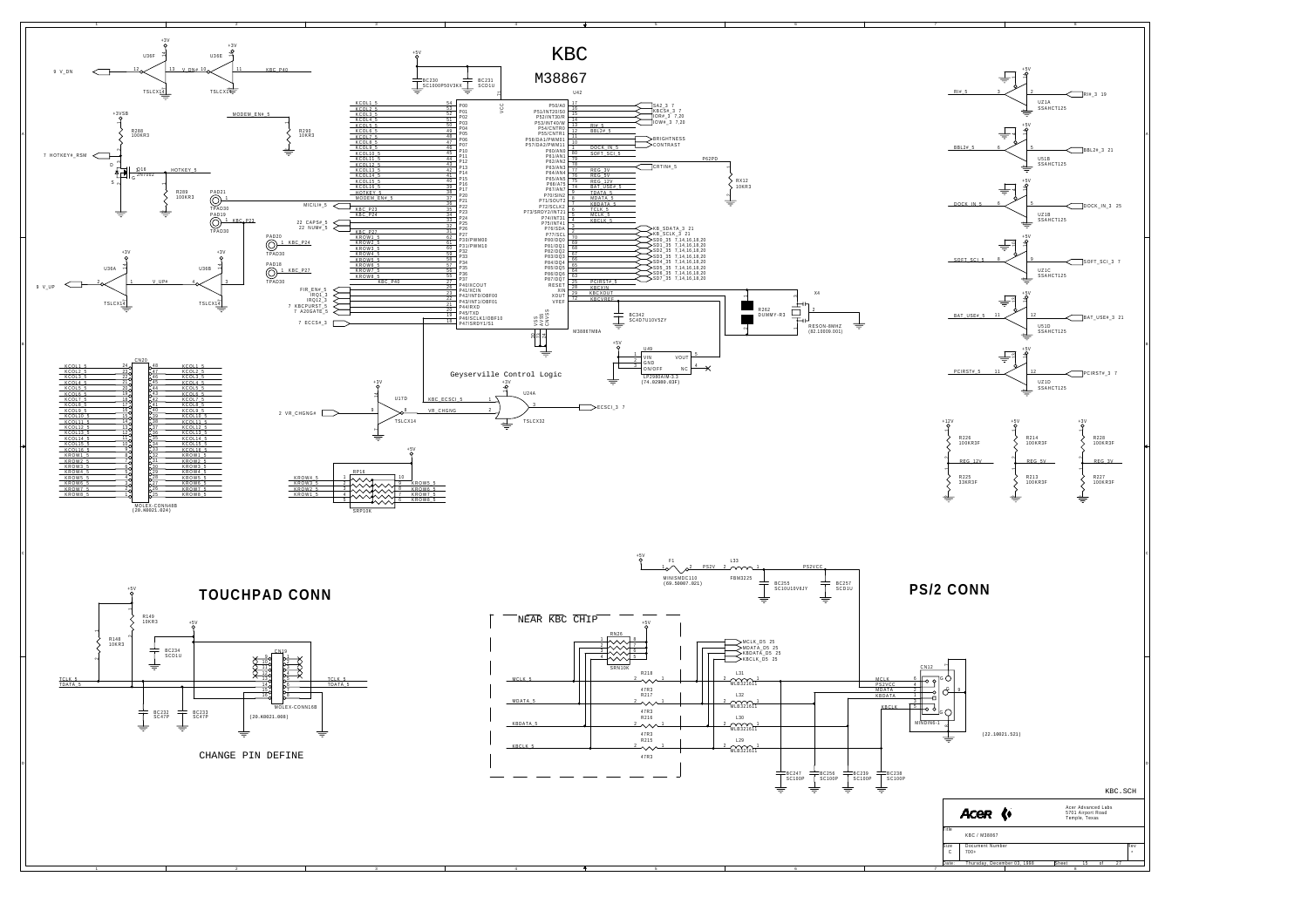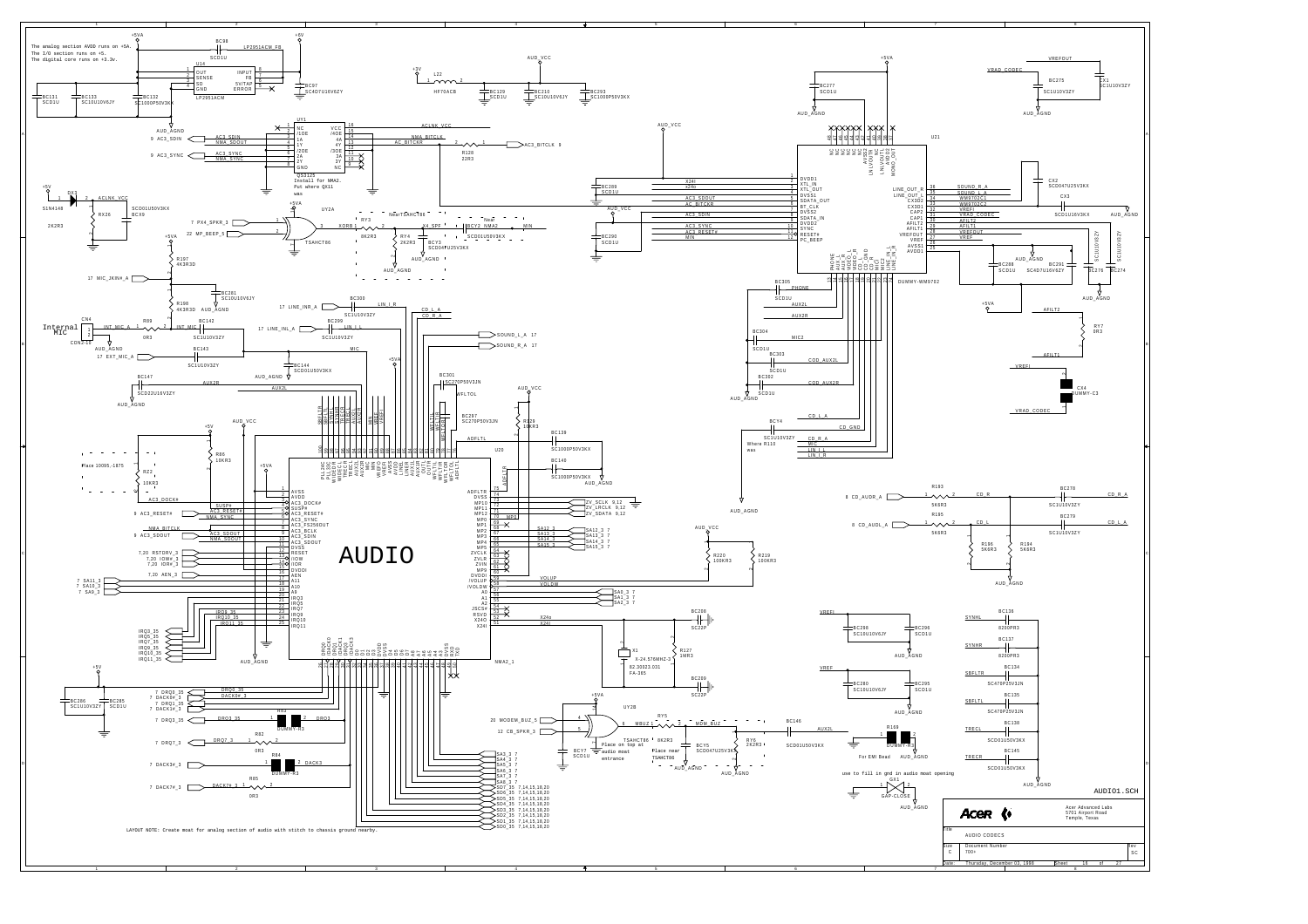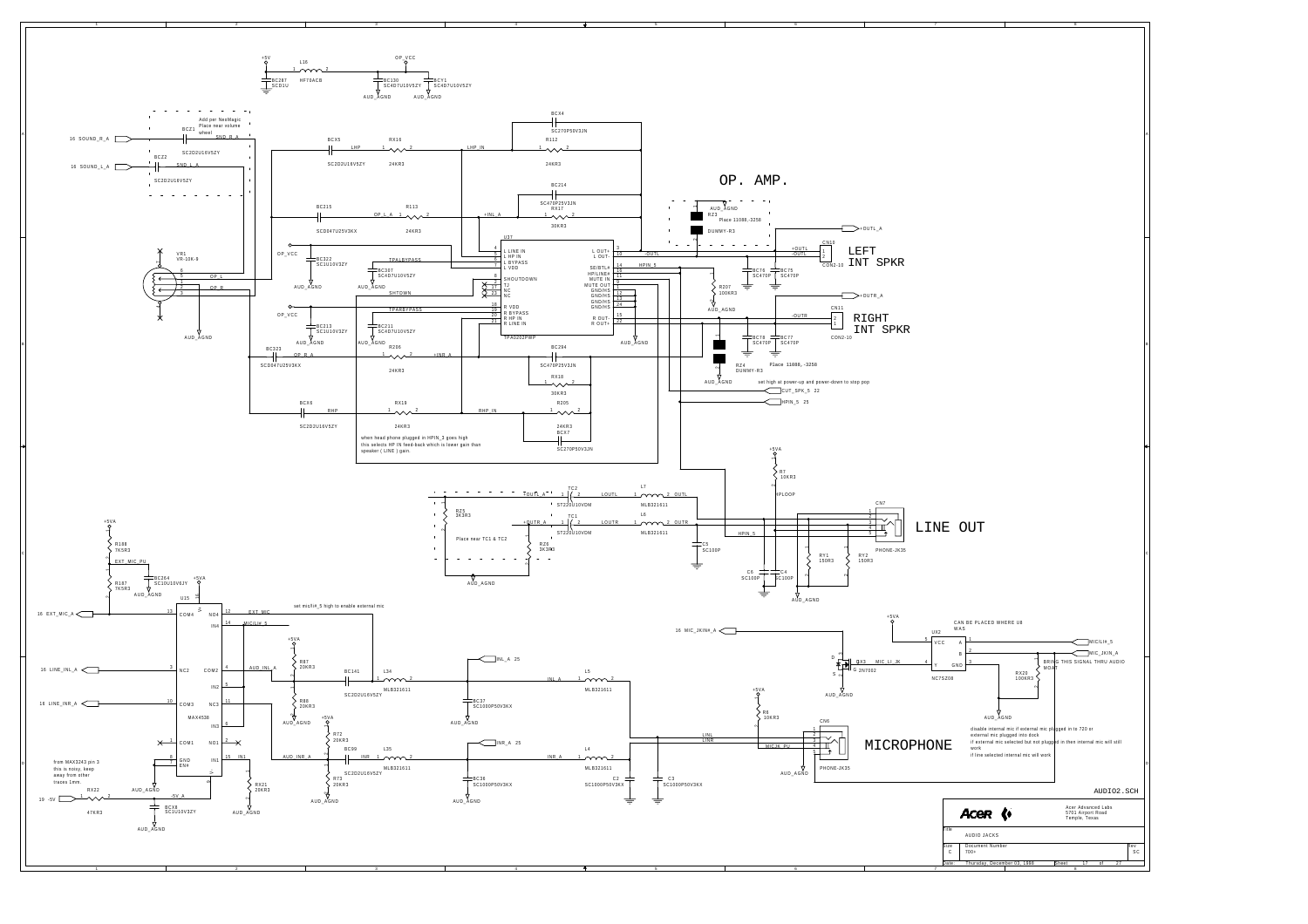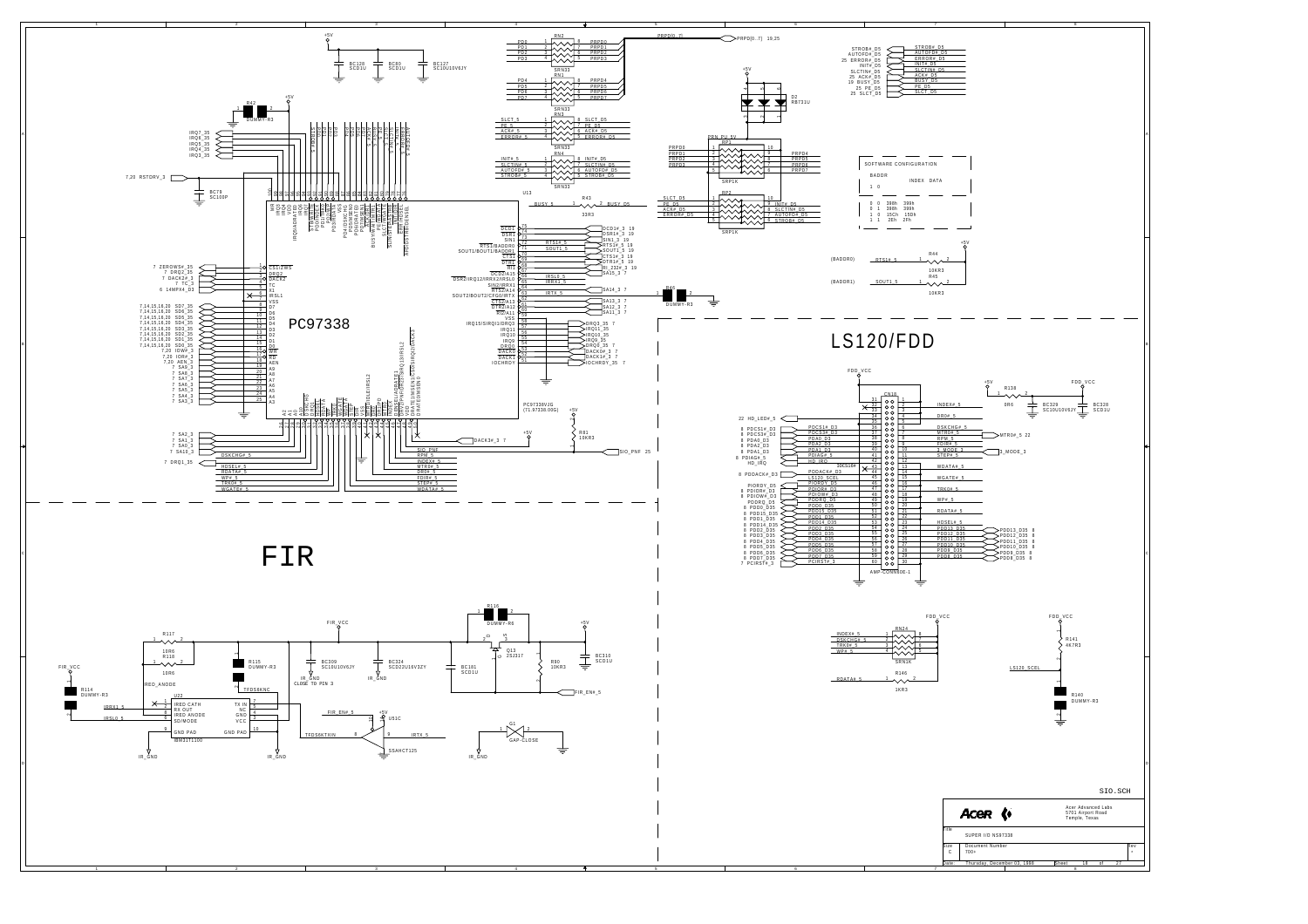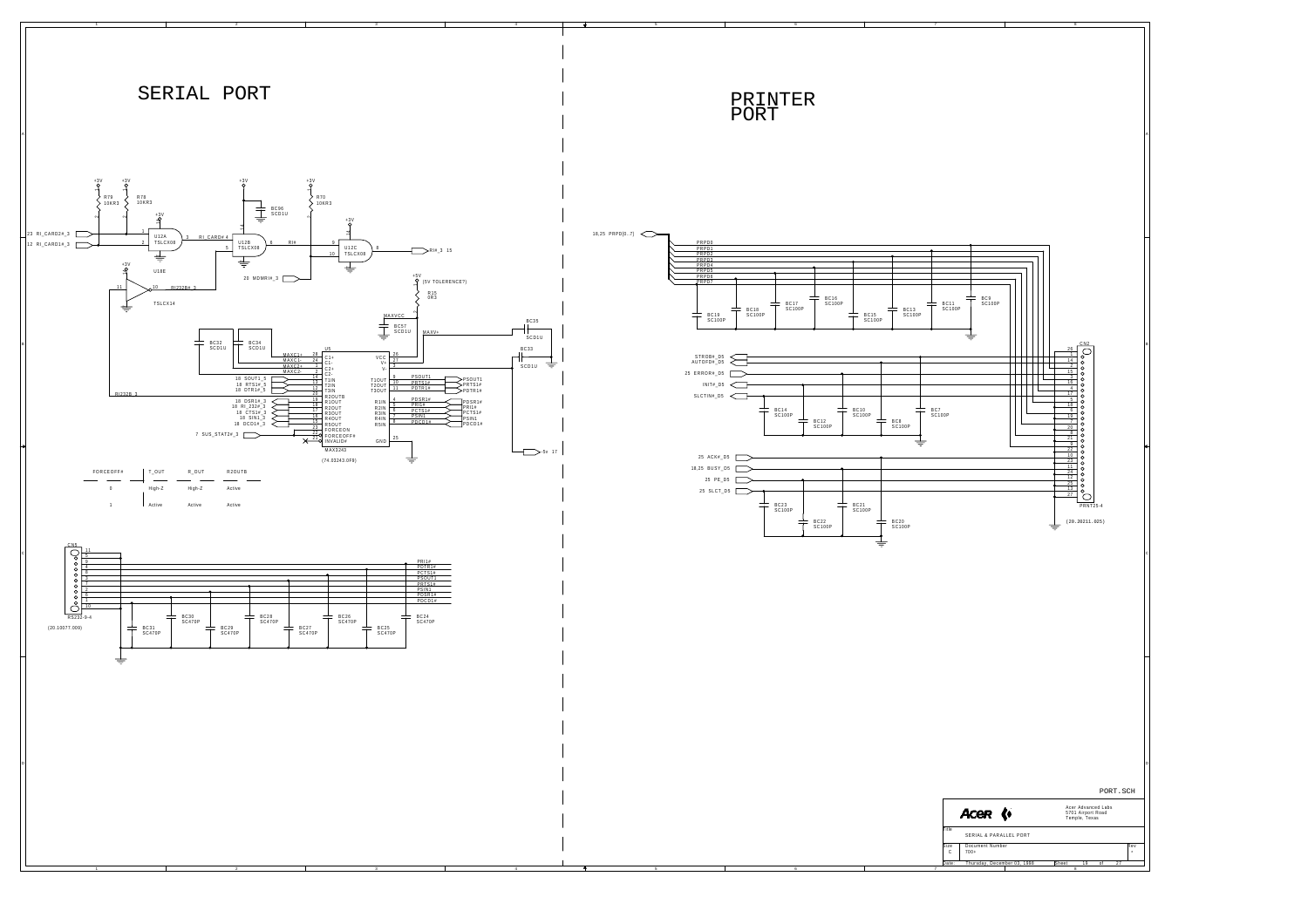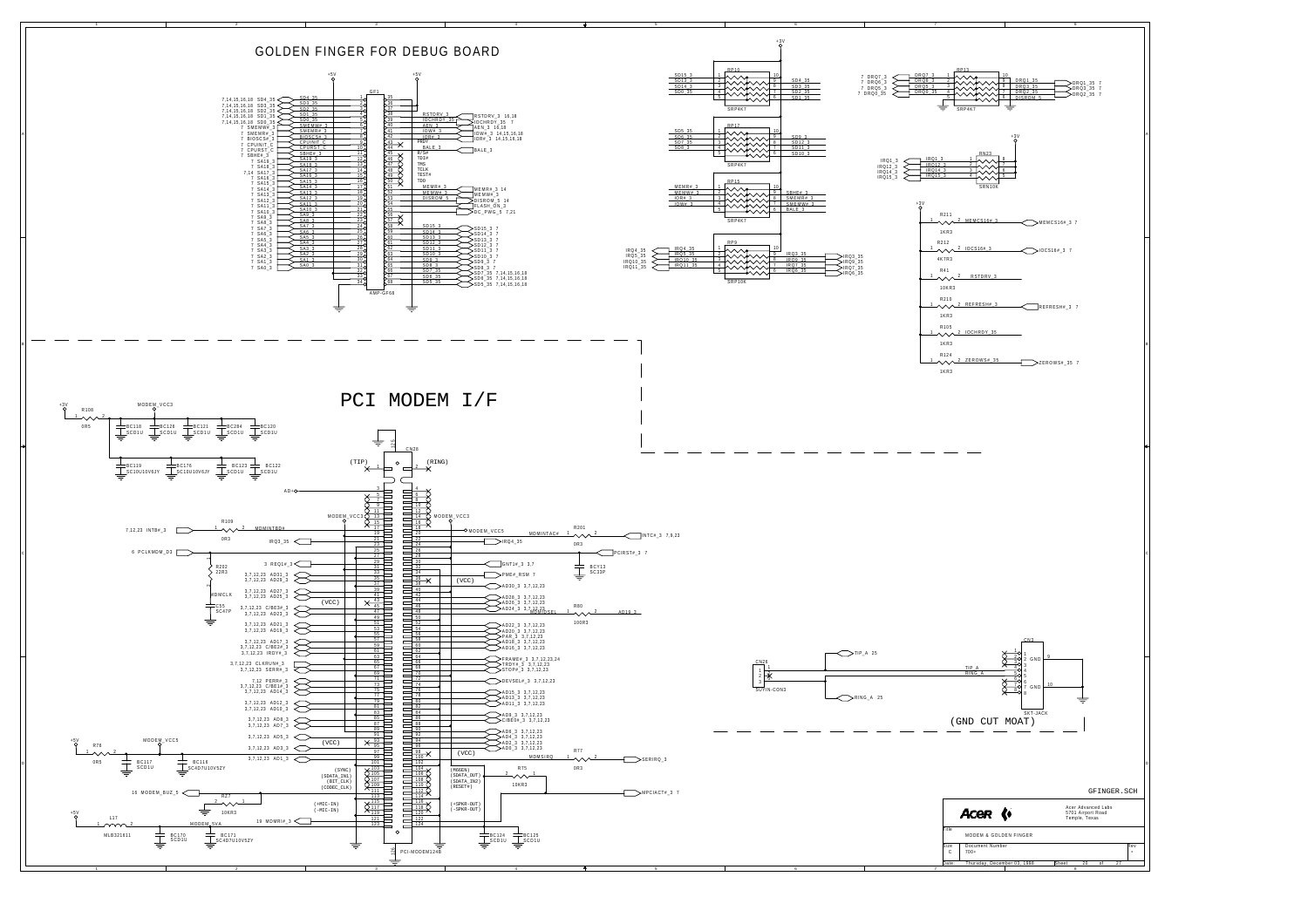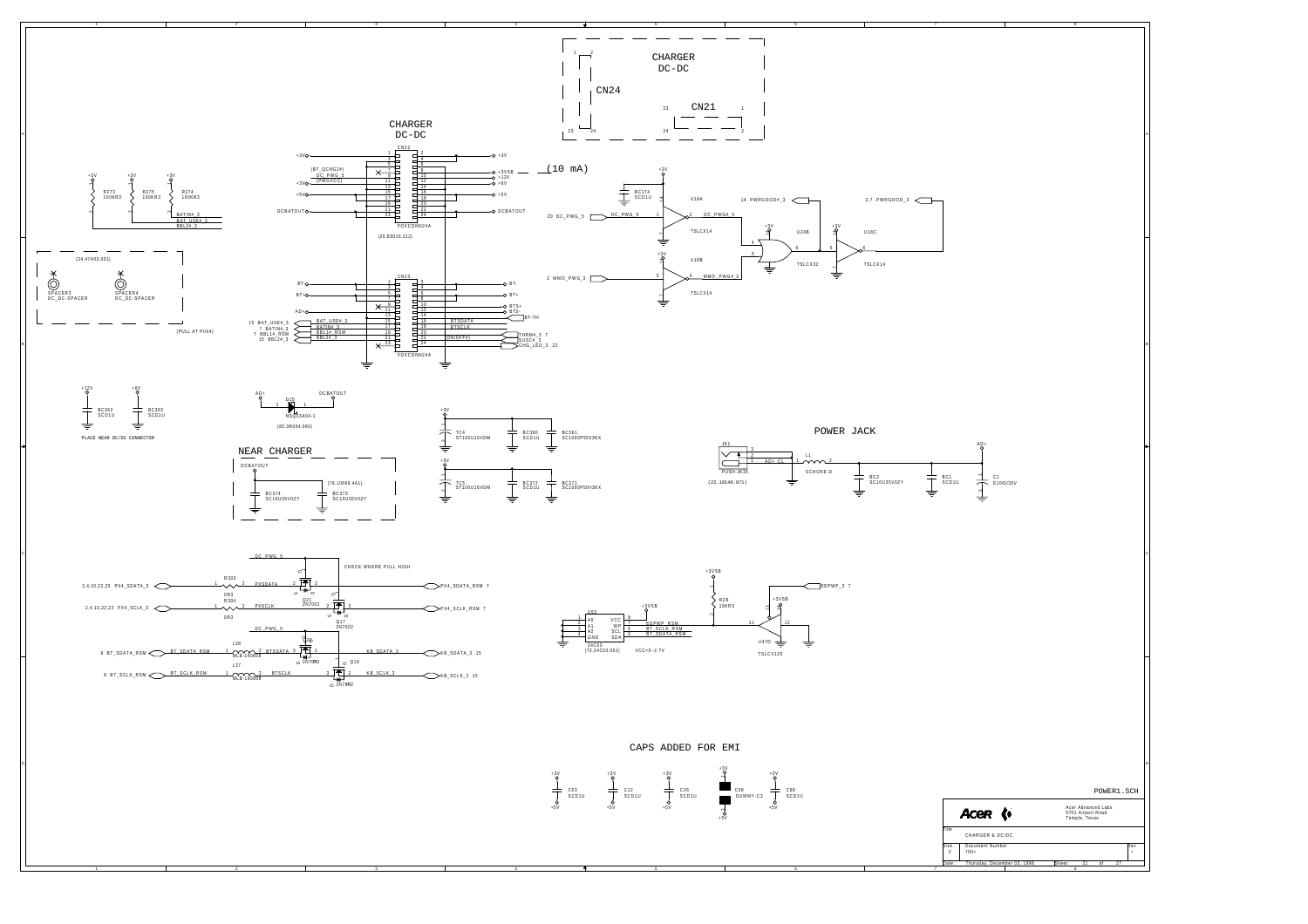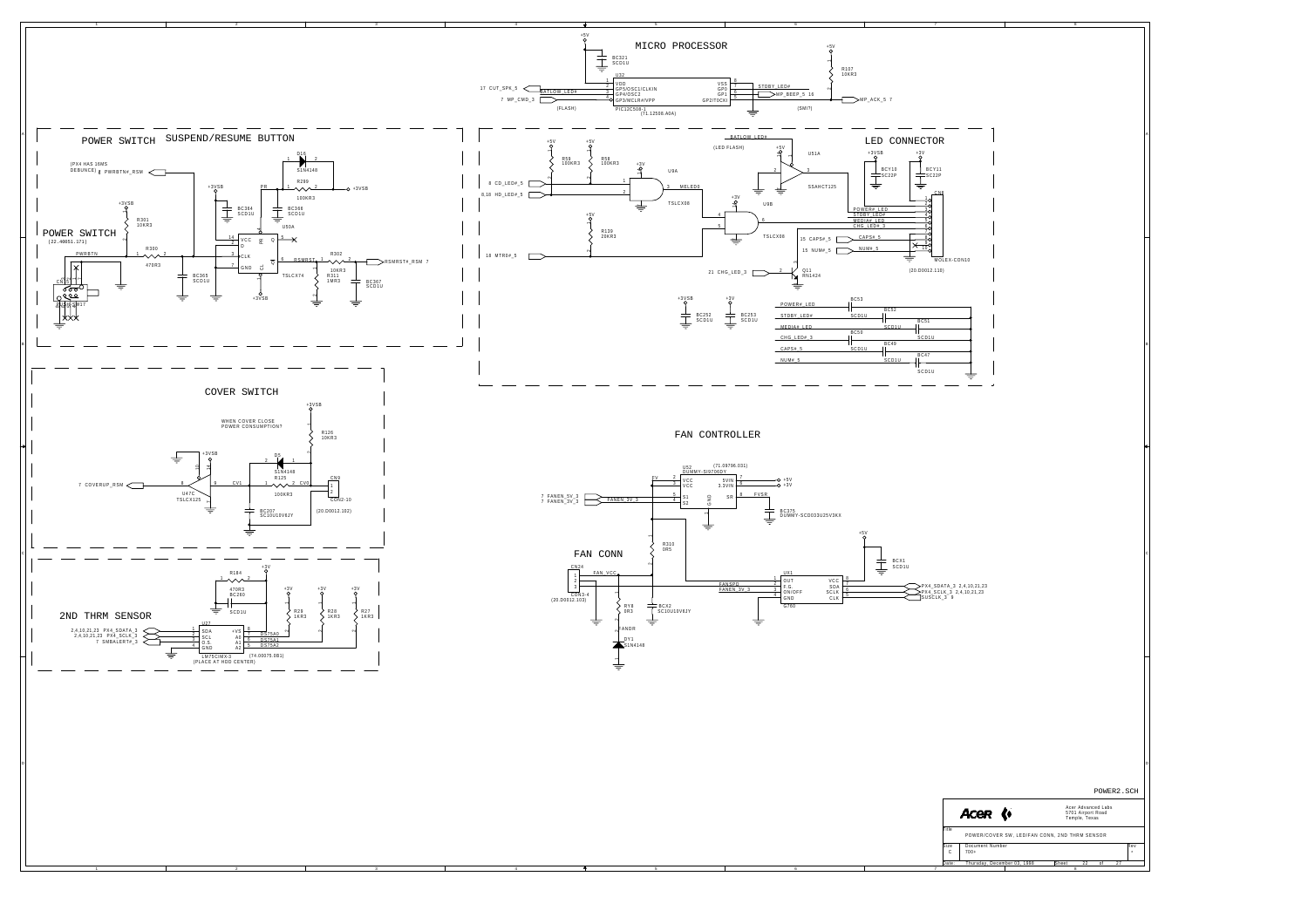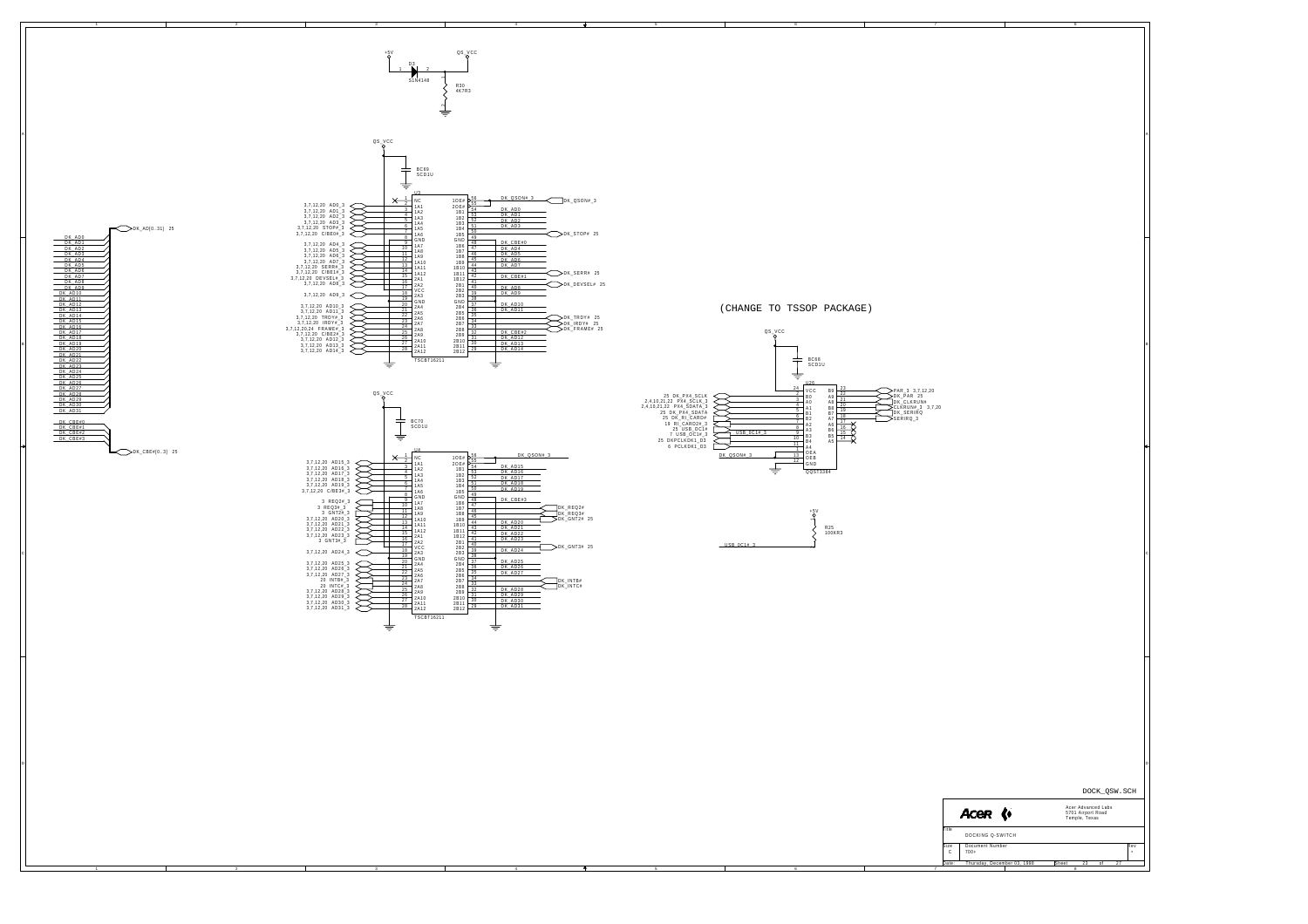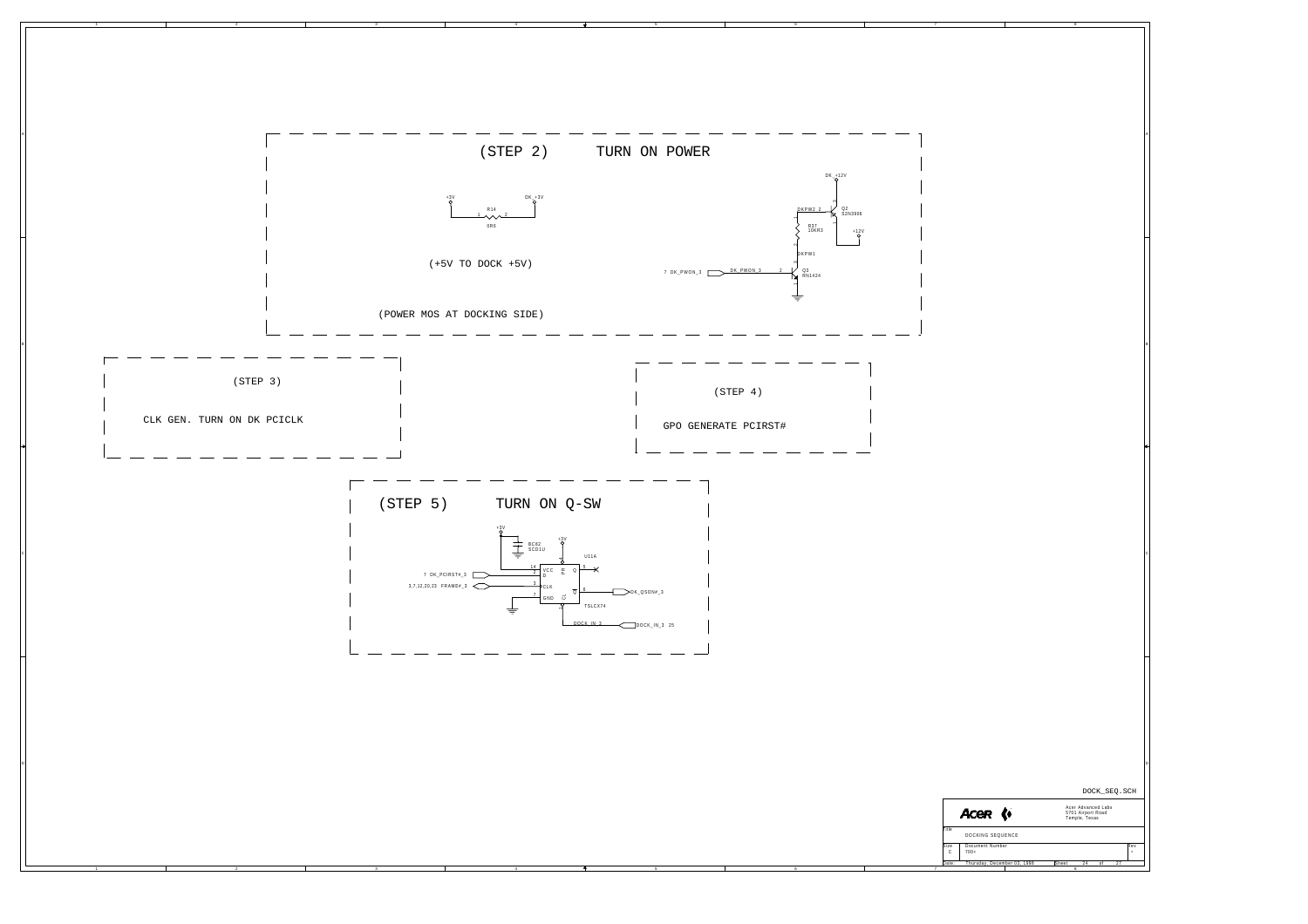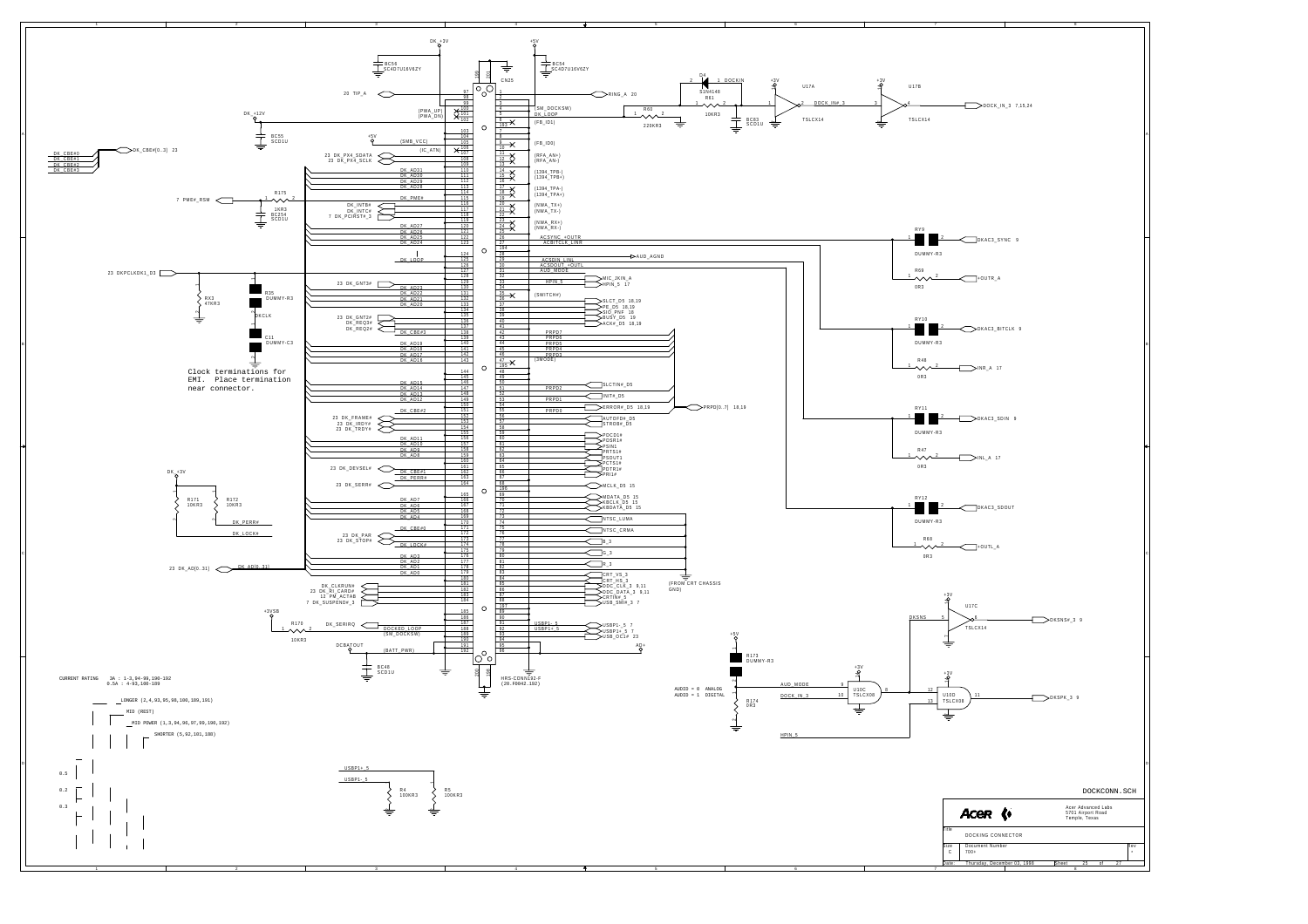![](_page_25_Figure_0.jpeg)